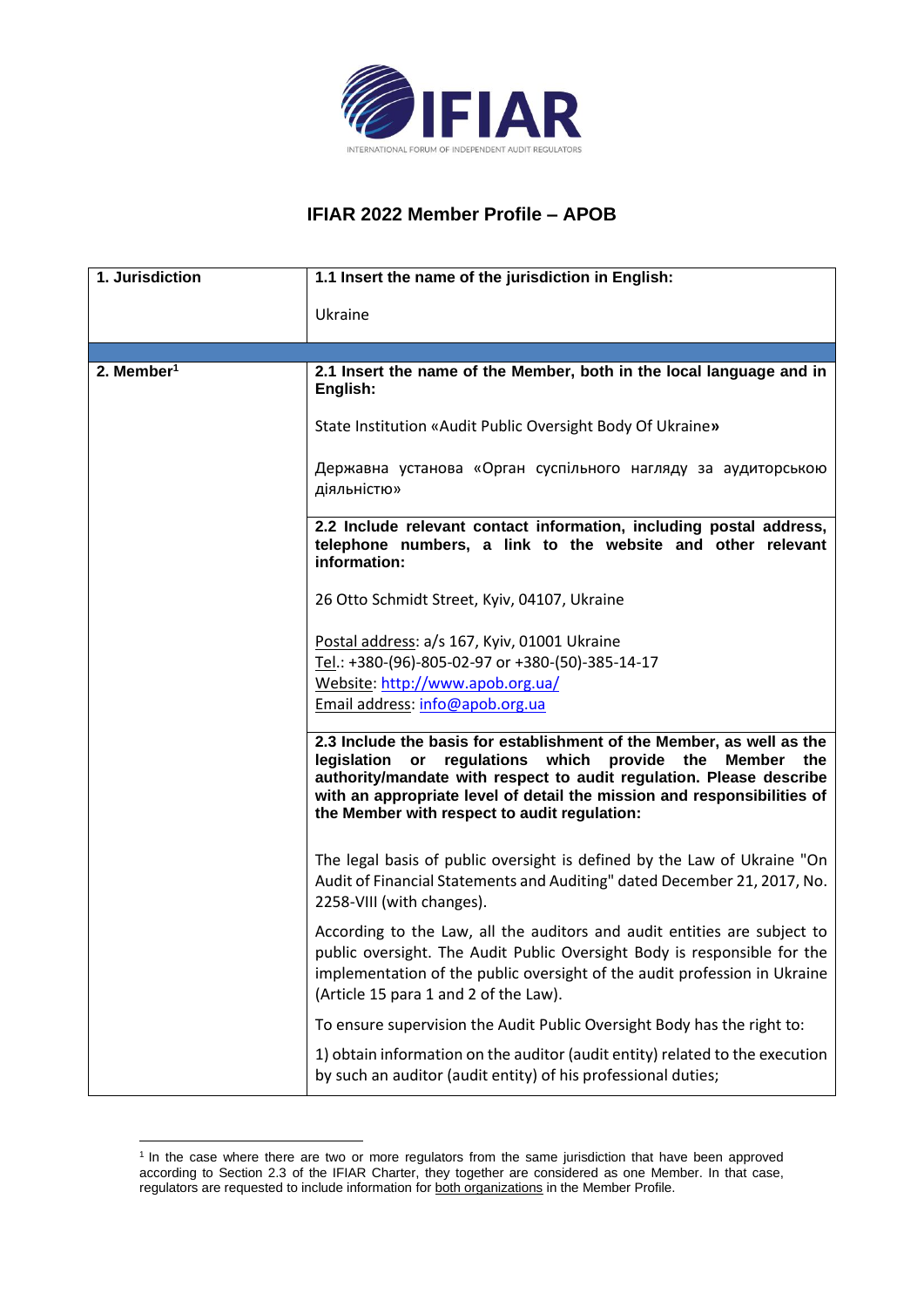

| 2) receive from the legal and natural persons, information on the auditor<br>and audit entity related to the performance by the auditor (audit entity) of<br>the professional duties, disclosure of the financial statements together<br>with the audit report, and also on the implementation of the delegated<br>authorities by the Audit Chamber Ukraine; |
|--------------------------------------------------------------------------------------------------------------------------------------------------------------------------------------------------------------------------------------------------------------------------------------------------------------------------------------------------------------|
| 3) conduct on-site inspections of auditors and audit entities in terms of<br>performance of their professional duties;                                                                                                                                                                                                                                       |
| 4) send materials about the identified violations to the law enforcement<br>officers;                                                                                                                                                                                                                                                                        |
| 5) involve inspectors and experts to carry out inspections and disciplinary<br>proceedings;                                                                                                                                                                                                                                                                  |
| 6) impose penalties on auditors and audit entities;                                                                                                                                                                                                                                                                                                          |
| 7) receive reports from the Audit Chamber of Ukraine and conduct<br>inspections of the Audit Chamber of Ukraine to ensure that the delegated<br>authorities are carried out in accordance with the requirements of the<br>audit public oversight body;                                                                                                       |
| 8) review and revise decisions taken by the Audit Chamber of Ukraine<br>within the areas of its performance of the delegated authorities;                                                                                                                                                                                                                    |
| 9) issue justified recommendations for actions, which are necessary to be<br>taken by the Audit Chamber of Ukraine for the purpose of proper<br>execution of the delegated authorities (Article 15 para 8 of the Law).                                                                                                                                       |
| 2.4 Have there been any major changes to the Member's organization<br>or to the governing legislation since completing last year's Member<br>Profile?                                                                                                                                                                                                        |
| $\Box$ Yes<br>⊠ No                                                                                                                                                                                                                                                                                                                                           |
| If yes, please describe these changes with an appropriate level of<br>detail:                                                                                                                                                                                                                                                                                |
|                                                                                                                                                                                                                                                                                                                                                              |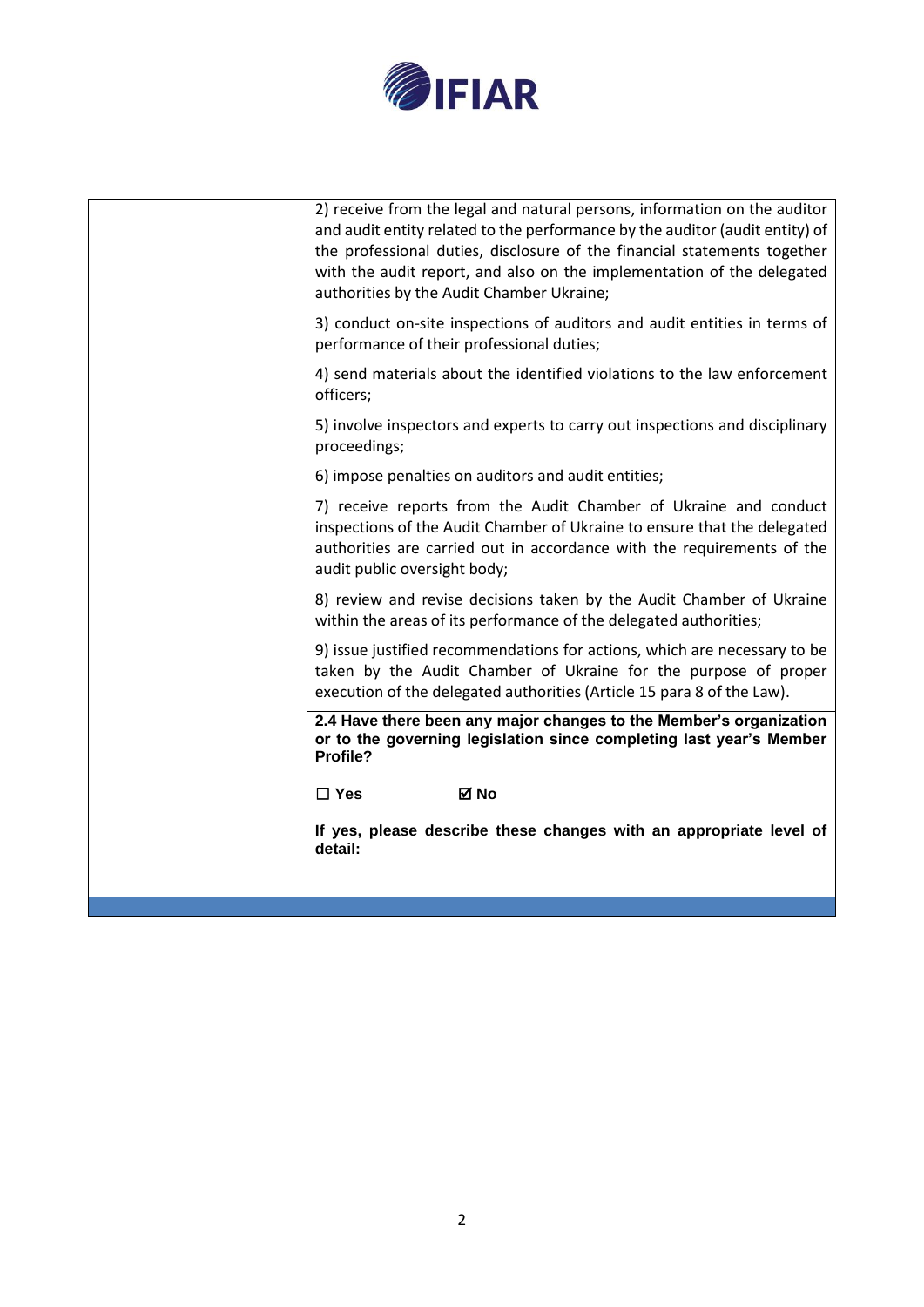

| 3. Governing Body<br><b>Composition and</b><br>members | 3.1 Describe with an appropriate level of detail the current<br>composition of the Member's governing body, including the ratio<br>between Board members who are independent from the audit<br>profession and those who are not <sup>2</sup> . The audit profession includes, for<br>example: audit firms, professional accountancy bodies and bodies or<br>entities associated with the audit profession. |  |  |
|--------------------------------------------------------|------------------------------------------------------------------------------------------------------------------------------------------------------------------------------------------------------------------------------------------------------------------------------------------------------------------------------------------------------------------------------------------------------------|--|--|
|                                                        | The Audit Public Oversight Board consists of seven persons; one<br>representative from each of the following institutions:                                                                                                                                                                                                                                                                                 |  |  |
|                                                        | - the Central executive body in charge of development and<br>implementation of the state policy in the area of accounting and audit<br>(Ministry of Finance of Ukraine),                                                                                                                                                                                                                                   |  |  |
|                                                        | - the National Securities and Stock Market Commission,                                                                                                                                                                                                                                                                                                                                                     |  |  |
|                                                        | - two persons from the National Bank of Ukraine,                                                                                                                                                                                                                                                                                                                                                           |  |  |
|                                                        | - three elected non-practitioners.                                                                                                                                                                                                                                                                                                                                                                         |  |  |
|                                                        | The composition of the Oversight Board is approved by the Ministry of<br>Finance of Ukraine based on proposals from the relevant authorities and<br>on the election results (Article 16 para 1 of the Law).                                                                                                                                                                                                |  |  |
|                                                        | The Charter of the Audit Public Oversight Body shall be approved by the<br>Ministry of Finance of Ukraine (Article 15 para 14 of the Law).                                                                                                                                                                                                                                                                 |  |  |
|                                                        | The state authorities and other entities do not have the right to interfere<br>in the activities of the Audit Public Oversight Body in the process of<br>carrying out its responsibilities defined by this Law. The decision of the<br>Audit Public Oversight Body regarding their illegality may be appealed in<br>court (Article 15 para 15 of the Law).                                                 |  |  |
|                                                        | 3.2 What are the eligibility criteria / requirements and composition<br>requirements for the members of the governing body?                                                                                                                                                                                                                                                                                |  |  |
|                                                        | The general criteria for all the members of the Oversight Board include the<br>requirement for experience in the field of accounting, auditing, law, and<br>that they must be non-practitioners. Professionals without a "cooling-off<br>period" cannot be approved as Oversight Board members.                                                                                                            |  |  |
|                                                        | The candidates for election as members of the Oversight Board from the<br>non-practitioners should have at least 10 years' work experience in the<br>area of audit, accounting, law, and an impeccable reputation (Article 16,<br>para 1 of the Law).                                                                                                                                                      |  |  |
|                                                        | 3.3. Is each member of the governing body independent from the audit<br>profession? The audit profession includes, for example: audit firms,                                                                                                                                                                                                                                                               |  |  |

 $2$  An individual is independent of the profession even if he is a CPA, Chartered Accountant, or holder of another equivalent qualification, as long as this individual is not employed by or affiliated to a registered audit firm, nor employed by or affiliated to of a professional accountancy body, nor employed by or affiliated to bodies or entities associated with the audit profession.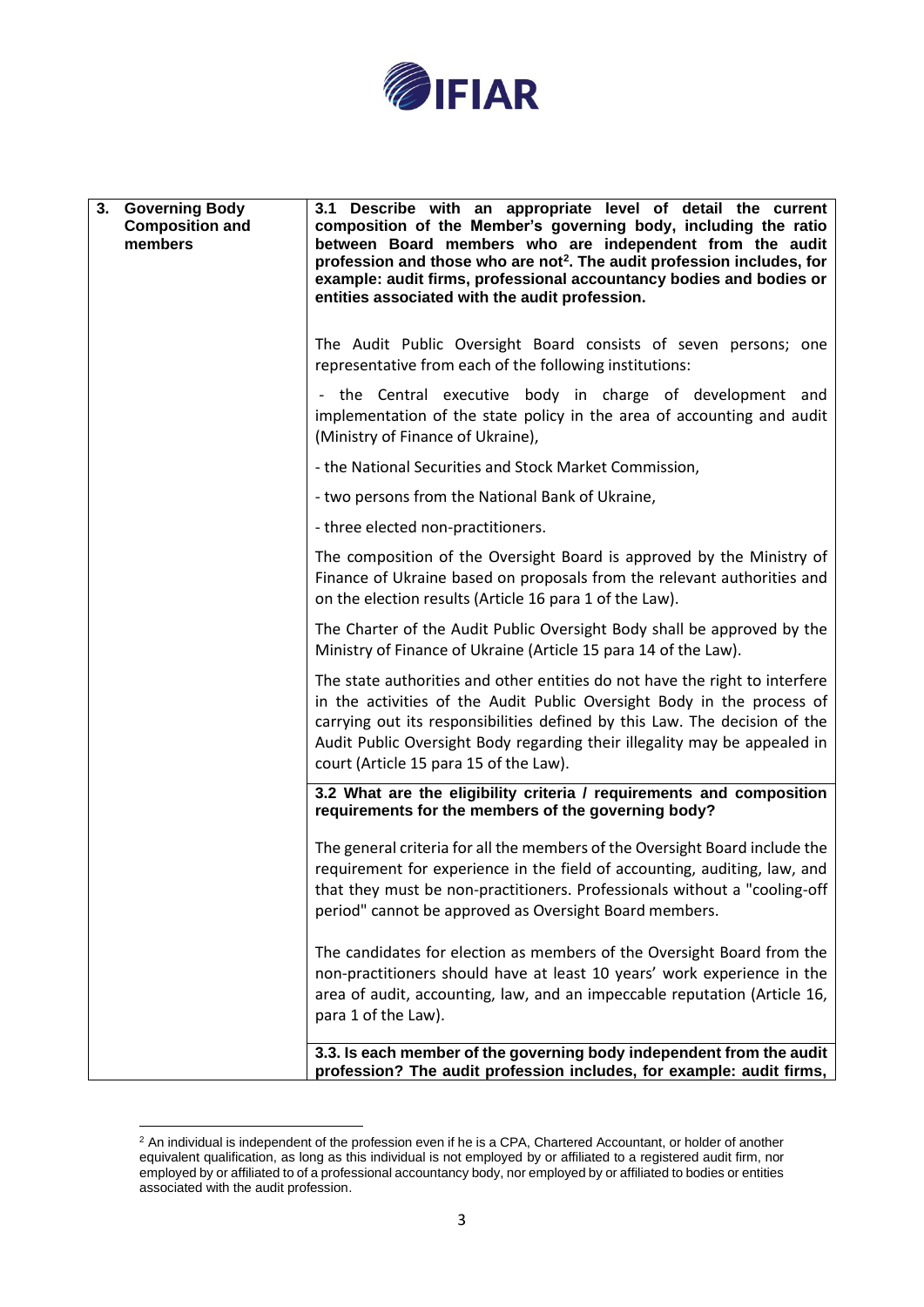

|                         | with the audit profession.                                                                                                                                                                                                                                                                                                                                                                                                                                                                            | professional accountancy bodies and bodies or entities associated                                                                                                                                                 |  |
|-------------------------|-------------------------------------------------------------------------------------------------------------------------------------------------------------------------------------------------------------------------------------------------------------------------------------------------------------------------------------------------------------------------------------------------------------------------------------------------------------------------------------------------------|-------------------------------------------------------------------------------------------------------------------------------------------------------------------------------------------------------------------|--|
|                         | ⊠ Yes                                                                                                                                                                                                                                                                                                                                                                                                                                                                                                 | $\Box$ No                                                                                                                                                                                                         |  |
|                         | 3.4 If the answer to question 3.3 is "No", is the majority of the members<br>of the governing body non-practitioner?                                                                                                                                                                                                                                                                                                                                                                                  |                                                                                                                                                                                                                   |  |
|                         | <b>⊠</b> Yes                                                                                                                                                                                                                                                                                                                                                                                                                                                                                          | $\Box$ No                                                                                                                                                                                                         |  |
|                         | 3.5 If the answer to question 3.3 is "No", which safeguards are in place<br>to provide for the Member's overall independence from the audit<br>profession?                                                                                                                                                                                                                                                                                                                                            |                                                                                                                                                                                                                   |  |
|                         | 3.6 Is there a restriction or recusal process that is applicable to<br>members of the governing body of the Member who are current or<br>former auditors/practitioners?                                                                                                                                                                                                                                                                                                                               |                                                                                                                                                                                                                   |  |
|                         | <b>⊠</b> Yes                                                                                                                                                                                                                                                                                                                                                                                                                                                                                          | $\square$ No                                                                                                                                                                                                      |  |
|                         | Does this include a "cooling-off" period for former auditors?                                                                                                                                                                                                                                                                                                                                                                                                                                         |                                                                                                                                                                                                                   |  |
|                         | <b>⊠</b> Yes                                                                                                                                                                                                                                                                                                                                                                                                                                                                                          | $\Box$ No                                                                                                                                                                                                         |  |
|                         | If yes to either of the above, please describe:                                                                                                                                                                                                                                                                                                                                                                                                                                                       |                                                                                                                                                                                                                   |  |
|                         | "Non-practitioner" means a natural person that for at least three years<br>before the date of appointment does not conduct professional activity on<br>providing statutory financial statement audit services, was not an official<br>of the management body or employee of an audit firm, was not involved<br>on a contractual basis in the audit services provision; is not associated with<br>any audit entity on the basis of ownership or control relations (part 15 of<br>para 1 of Article 1). |                                                                                                                                                                                                                   |  |
|                         | committee or panel role)?                                                                                                                                                                                                                                                                                                                                                                                                                                                                             | 3.7 Other than the governing body, are members of the profession<br>involved in the Member's organization (including in any inspections,                                                                          |  |
|                         | $\Box$ Yes                                                                                                                                                                                                                                                                                                                                                                                                                                                                                            | ⊠ No                                                                                                                                                                                                              |  |
|                         | decisional or control authority:                                                                                                                                                                                                                                                                                                                                                                                                                                                                      | If yes, please describe their role with an appropriate level of detail,<br>including the ratio between those who are independent and those who<br>are not in the relevant function and whether such role includes |  |
|                         |                                                                                                                                                                                                                                                                                                                                                                                                                                                                                                       |                                                                                                                                                                                                                   |  |
|                         |                                                                                                                                                                                                                                                                                                                                                                                                                                                                                                       |                                                                                                                                                                                                                   |  |
| 4. Funding Arrangements |                                                                                                                                                                                                                                                                                                                                                                                                                                                                                                       | 4.1 Describe the main funding arrangements of the Member, including<br>the setting and approval of the budget and the fees, if any:                                                                               |  |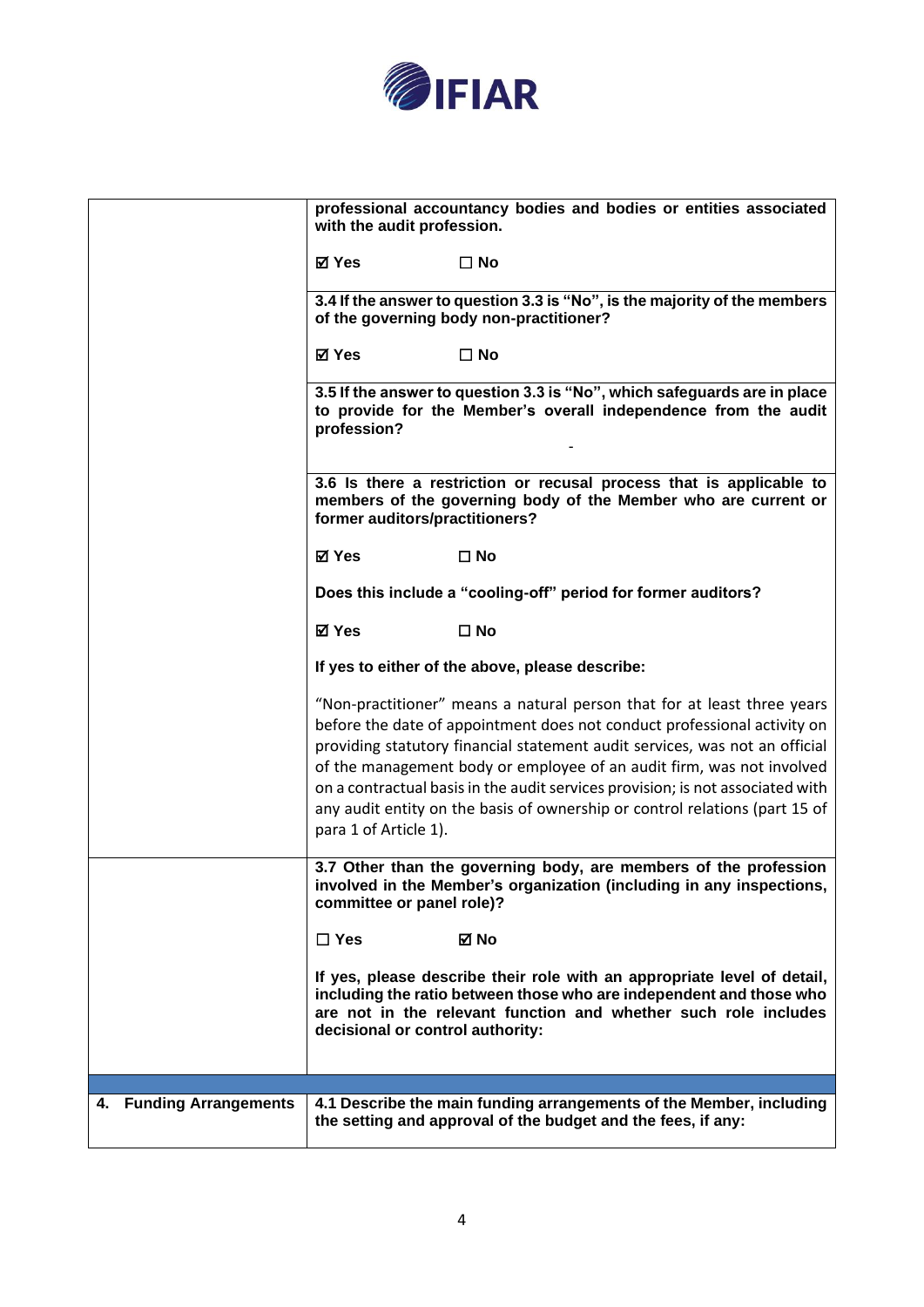

|                                | To ensure the financing of the Audit Public Oversight Body activities, the<br>audit firms pay the following fees to the Audit Public Oversight Body for<br>each PIE audit performed:                                                                                                                                                                                                                                         |  |
|--------------------------------|------------------------------------------------------------------------------------------------------------------------------------------------------------------------------------------------------------------------------------------------------------------------------------------------------------------------------------------------------------------------------------------------------------------------------|--|
|                                | 1) fixed fee amounting to three times the minimum wage established by<br>law as of January 1 of the reporting year, for each audit report prepared<br>for the statutory audits firm of public interest entities;                                                                                                                                                                                                             |  |
|                                | 2) a fee as a percentage of the audit income (excluding value added tax)<br>under contracts for the provision of audit services for statutory audit of<br>public interest entities. The percentage is determined by the Cabinet of<br>Ministers of Ukraine on the basis of the budget of the Audit Public<br>Oversight Body but cannot exceed 2 percent of the amount of such audit<br>fees. (Article 15 para 13 of the Law) |  |
|                                | 4.2 Is the funding free from undue influence by the profession?                                                                                                                                                                                                                                                                                                                                                              |  |
|                                | <b>⊠</b> Yes<br>$\square$ No                                                                                                                                                                                                                                                                                                                                                                                                 |  |
|                                | Please describe with an appropriate level of detail the safeguards in<br>place to prevent undue influence by the profession:                                                                                                                                                                                                                                                                                                 |  |
|                                | The Oversight Board approves the budget of the Audit Public Oversight<br>Body and the report on the execution of the budget (Article 16 part 17 of<br>para 4 of the Law).                                                                                                                                                                                                                                                    |  |
|                                | The budget of the Audit Public Oversight Body is approved by the Cabinet<br>of Ministers of Ukraine (Article 15 part 13 of the Law).                                                                                                                                                                                                                                                                                         |  |
|                                |                                                                                                                                                                                                                                                                                                                                                                                                                              |  |
| 5.<br><b>Inspection System</b> | 5.1 Does the Member have the responsibility for recurring inspections<br>of audit firms undertaking audits of public interest entities (PIEs)?                                                                                                                                                                                                                                                                               |  |
|                                | <b>⊠</b> Yes<br>$\square$ No                                                                                                                                                                                                                                                                                                                                                                                                 |  |
|                                |                                                                                                                                                                                                                                                                                                                                                                                                                              |  |
|                                | 5.2 Is this responsibility undertaken directly or through oversight of<br>inspection conducted by another organization?                                                                                                                                                                                                                                                                                                      |  |
|                                | <b>Ø</b> Directly<br>□ Through Oversight                                                                                                                                                                                                                                                                                                                                                                                     |  |
|                                | If directly, kindly provide a brief description or summary of the<br>responsibility, including the regulatory reporting process after<br>inspections i.e. recommendations issued, follow-up, etc.).                                                                                                                                                                                                                          |  |
|                                | If through oversight of another organization, please describe with<br>an appropriate level of detail the other organization, its relation to<br>the Member, its role, and the arrangements for oversight:                                                                                                                                                                                                                    |  |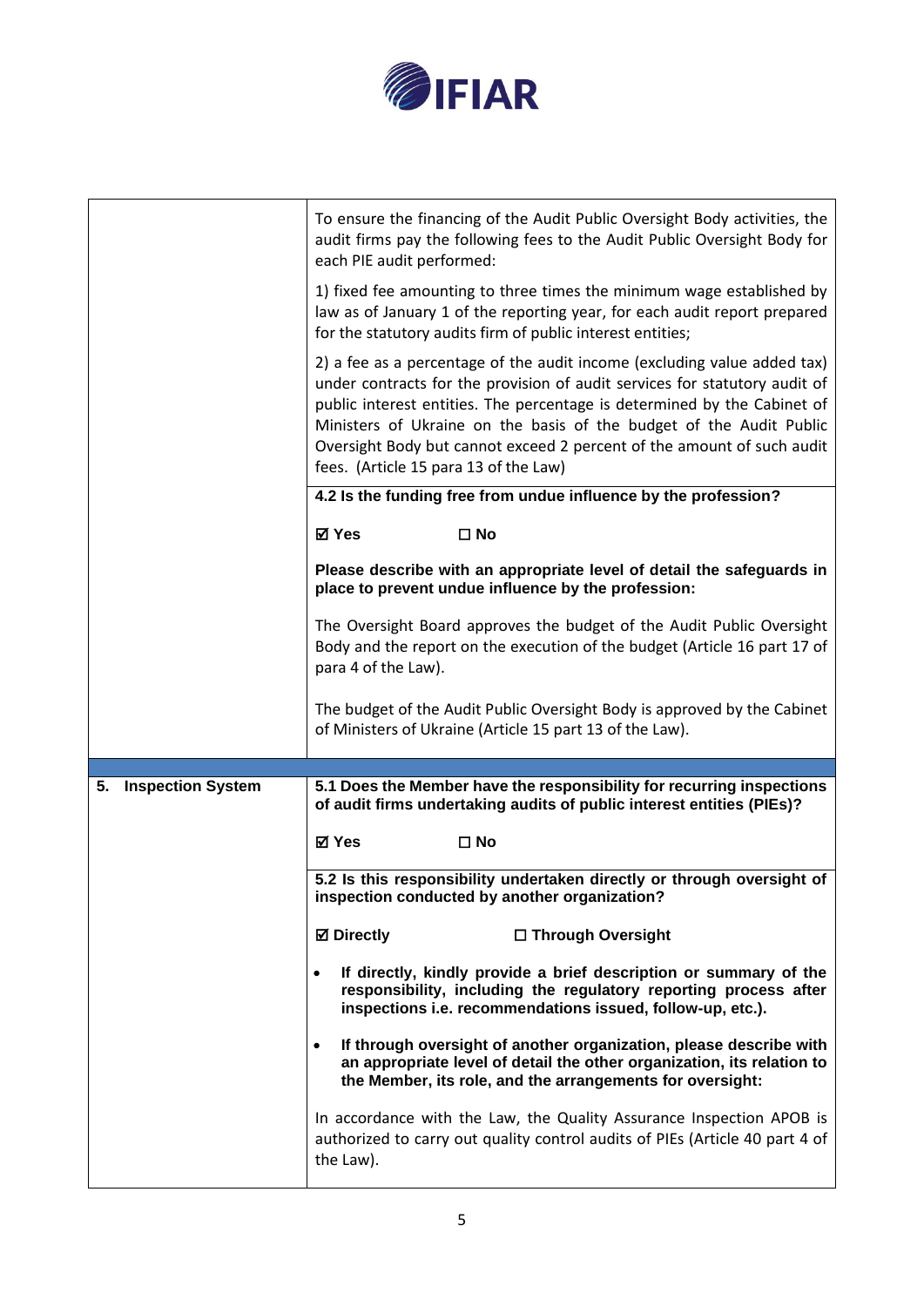

|    |                                                                                                     | 5.3 Please describe with an appropriate level of detail the<br>requirements and practices regarding the frequency of inspections:                                                                                                                                                                                                |                                       |                                 |
|----|-----------------------------------------------------------------------------------------------------|----------------------------------------------------------------------------------------------------------------------------------------------------------------------------------------------------------------------------------------------------------------------------------------------------------------------------------|---------------------------------------|---------------------------------|
|    |                                                                                                     | The statutory quality controls of audit services are carried out on:                                                                                                                                                                                                                                                             |                                       |                                 |
|    |                                                                                                     | 1) audit firms that provide statutory audits of financial statements of large<br>enterprises, banks, professional stock market participants and issuers<br>whose securities are admitted to trading on stock exchanges or concerning<br>whose securities a public offer was made (i.e., PIE audits) - once every<br>three years; |                                       |                                 |
|    |                                                                                                     | 2) audit firms that provide statutory audits of financial statements, other<br>than auditors of PIEs (i.e., non-PIE audits) - once every six years (para 3<br>Article 40 of the Law).                                                                                                                                            |                                       |                                 |
|    |                                                                                                     |                                                                                                                                                                                                                                                                                                                                  |                                       |                                 |
|    | 6. Audit and Financial<br><b>Market</b>                                                             | 6.1 Provide the number of audit firms subject to inspections. Include<br>an indication of the number of public interest audits (PIEs) and other<br>audits that fall under the Member's oversight or mandate.                                                                                                                     |                                       |                                 |
|    |                                                                                                     | According to information contained in the Register, the number of audit<br>firms entitled to carry out statutory audits of financial statements as at 15<br>April 2021 is 220, and the number of audit firms entitled to carry out<br>statutory audits of financial statements of PIEs is 78.                                    |                                       |                                 |
|    |                                                                                                     | The number of public interest audits (PIEs) $-1199$ .                                                                                                                                                                                                                                                                            |                                       |                                 |
|    |                                                                                                     | 6.2 What are the sizes and market shares of each of the largest audit<br>firms in the Member's jurisdiction?                                                                                                                                                                                                                     |                                       |                                 |
|    |                                                                                                     | <b>Name</b>                                                                                                                                                                                                                                                                                                                      | <b>Audit fees from</b><br><b>PIEs</b> | <b>Number of PIEs</b><br>audits |
|    |                                                                                                     | PwC                                                                                                                                                                                                                                                                                                                              | 18%                                   | 6%                              |
|    |                                                                                                     | Ernst & Young                                                                                                                                                                                                                                                                                                                    | 17%                                   | 4%                              |
|    |                                                                                                     | <b>Baker Tilly</b>                                                                                                                                                                                                                                                                                                               | 11%                                   | 7%                              |
|    |                                                                                                     | <b>KPMG</b>                                                                                                                                                                                                                                                                                                                      | 11%                                   | 5%                              |
|    |                                                                                                     | Deloitte                                                                                                                                                                                                                                                                                                                         | 10%                                   | 4%                              |
|    |                                                                                                     | BDO                                                                                                                                                                                                                                                                                                                              | 4%                                    | 3%                              |
|    |                                                                                                     | <b>Kreston Ukraine</b><br>Crowe Ukraine                                                                                                                                                                                                                                                                                          | 2%<br>2%                              | 5%                              |
|    |                                                                                                     |                                                                                                                                                                                                                                                                                                                                  | 2%                                    | 3%                              |
|    |                                                                                                     | <b>Grant Thornton</b><br><b>RSM Ukraine</b>                                                                                                                                                                                                                                                                                      | 2%                                    | 2%<br>2%                        |
|    |                                                                                                     | <b>Total</b>                                                                                                                                                                                                                                                                                                                     | 79%                                   | 39%                             |
|    |                                                                                                     |                                                                                                                                                                                                                                                                                                                                  |                                       |                                 |
| 7. | <b>Main Other</b><br><b>Responsibilities of the</b><br>Member within the area<br>of Audit Oversight | 7.1 Please indicate whether the Member has responsibility for tasks<br>other than Inspections within the area of Audit Oversight:<br><b>Ø Registration/Licensing</b><br>$\Box$ Audit and/or Ethics Standard Setting<br>☑ Permanent Education of Auditors<br><b>Ø</b> Enforcement                                                 |                                       |                                 |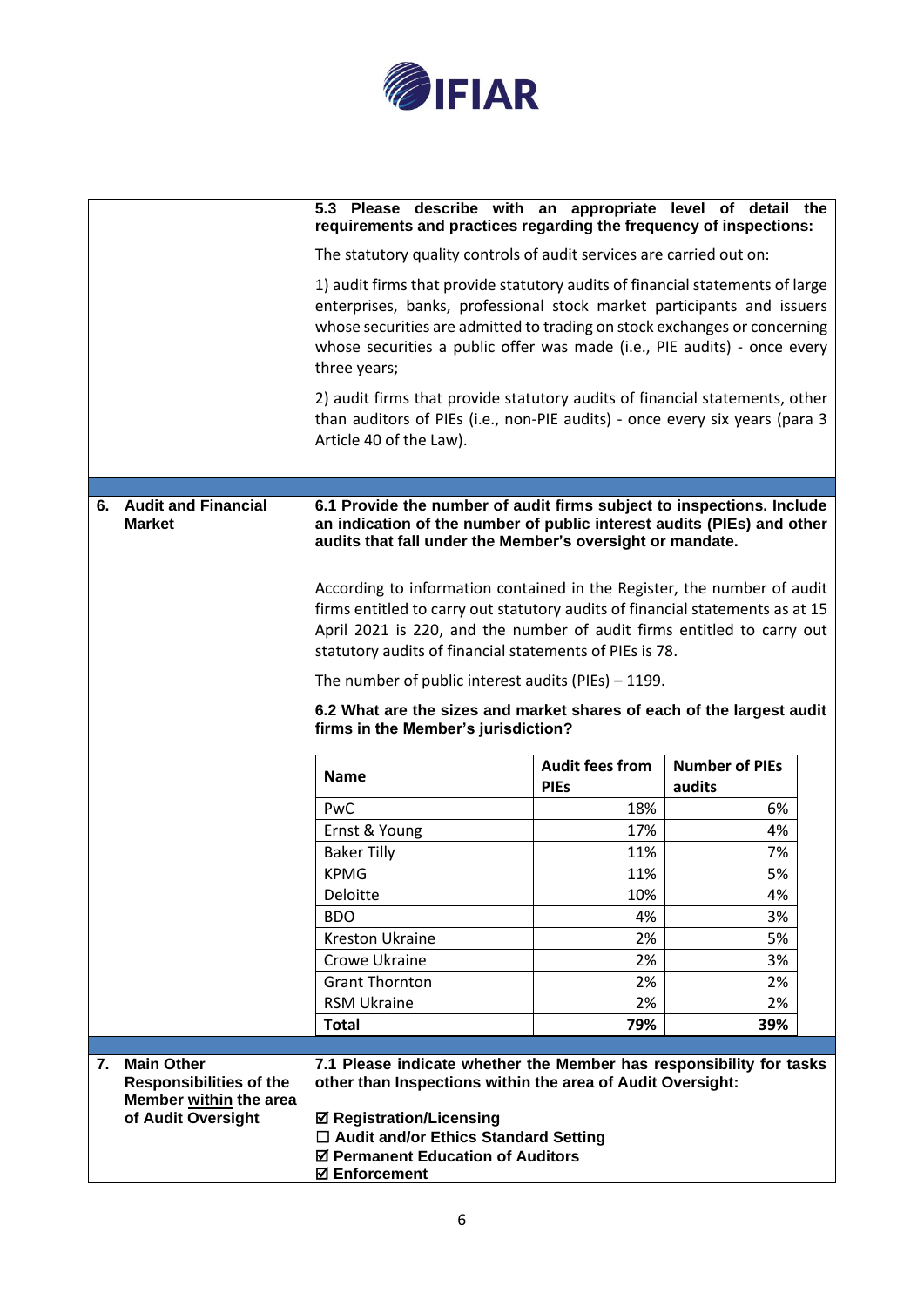

| ☑ Other: Inspections non-PIE audits                      |                                                                                                                                                                                                                                                                                                                                                |
|----------------------------------------------------------|------------------------------------------------------------------------------------------------------------------------------------------------------------------------------------------------------------------------------------------------------------------------------------------------------------------------------------------------|
| organization?                                            | 7.2 If the Member has the responsibility for Registration/Licensing,<br>please indicate whether this responsibility is undertaken directly or<br>through oversight of Registration/Licensing conducted by another                                                                                                                              |
| $\Box$ Directly                                          | <b>Ø Through Oversight</b>                                                                                                                                                                                                                                                                                                                     |
| level of detail.                                         | If directly, please describe the responsibility with an appropriate                                                                                                                                                                                                                                                                            |
| $\bullet$                                                | If through oversight, please indicate the name of the other<br>organization and its composition (i.e. whether practitioners from<br>the audit profession are involved in decision-making). Also give a<br>description of the powers of the other organization and procedure<br>applied, as well as the role of the Member in these procedures. |
| organizational structure prevents conflicts of interest: | According to paras 5-6 of Article 15 of the Law 5, the Audit Chamber of<br>Ukraine is delegated the following responsibilities provided that its                                                                                                                                                                                               |
| 1) Registration of auditors and audit entities.          |                                                                                                                                                                                                                                                                                                                                                |
| Chamber of Ukraine.                                      | The auditors and audit firms included in the Register are required to be<br>members of the Audit Chamber of Ukraine (Article 47 para 2 of the Law).<br>The Audit Public Oversight Body in the manner prescribed by the Law<br>supervises the implementation of the delegated authorities by the Audit                                          |
|                                                          | To ensure supervision, the Audit Public Oversight Body has the right to:                                                                                                                                                                                                                                                                       |
|                                                          | 1) receive reports from the Audit Chamber of Ukraine and inspect them to<br>ensure that the delegated responsibilities are carried out in accordance<br>with the requirements of the Audit Public Oversight Body.                                                                                                                              |
|                                                          | 2) review and revise decisions taken by the Audit Chamber of Ukraine<br>within the areas of its performance of the delegated responsibilities.                                                                                                                                                                                                 |
|                                                          | 3) issue justified recommendations for actions, which are necessary to be<br>taken by the Audit Chamber of Ukraine for the purpose of proper<br>execution of the delegated responsibilities (Article 15 para 8 of the Law).                                                                                                                    |
|                                                          | 7.3 If the Member has the responsibility for Audit and/or Ethics<br>Standard Setting, please indicate whether this responsibility is<br>undertaken directly or through oversight of Audit and/or Ethics<br><b>Standard Setting conducted by another organization?</b>                                                                          |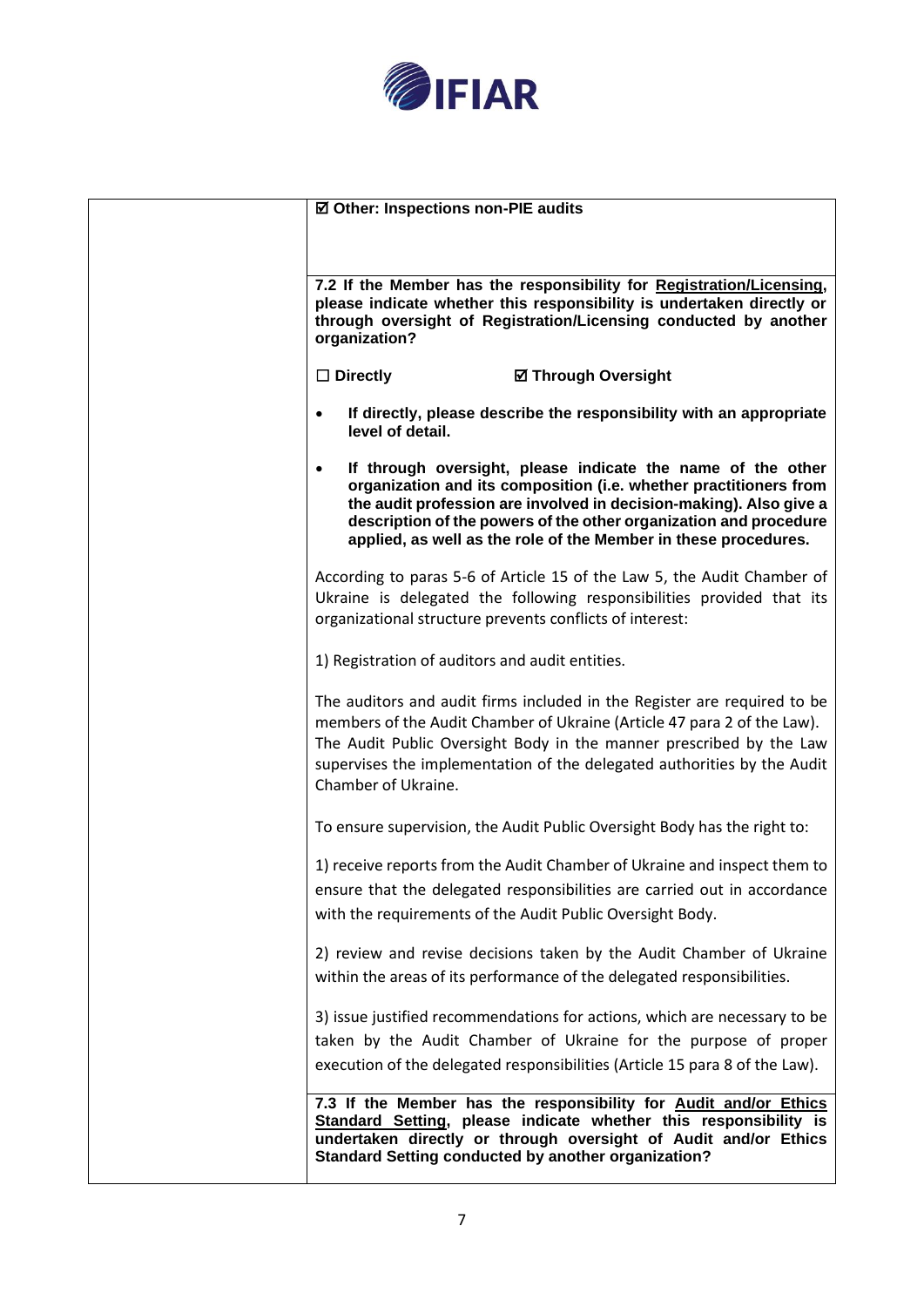

| $\Box$ Directly                    | □ Through Oversight                                                                                                                                                                                                                                                                                                                             |
|------------------------------------|-------------------------------------------------------------------------------------------------------------------------------------------------------------------------------------------------------------------------------------------------------------------------------------------------------------------------------------------------|
| $\bullet$<br>level of detail.      | If directly, please describe the responsibility with an appropriate                                                                                                                                                                                                                                                                             |
| $\bullet$<br>procedures.           | If through oversight, please indicate the name of the other<br>organization and its composition (i.e. whether practitioners from<br>the audit profession are involved in decision-making). Also give a<br>description of the powers of the other organization and<br>procedures applied, as well as the role of the Member in these             |
| of the Law).                       | The auditors and audit firms must carry out statutory audit activities in<br>accordance with the International Standards on Auditing (Article 13 para 1                                                                                                                                                                                         |
| 4 of the Law).                     | The Audit Public Oversight Body is responsible for the oversight of the<br>implementation of the International Standards on Auditing (Article 15 para                                                                                                                                                                                           |
| conducted by another organization? | 7.4 If the Member has the responsibility for Permanent Education of<br>Auditors, please indicate whether this responsibility is undertaken<br>directly or through oversight of Permanent Education of Auditors                                                                                                                                  |
| <b>Ø</b> Directly                  | <b>Ø Through Oversight</b>                                                                                                                                                                                                                                                                                                                      |
| level of detail.                   | If directly, please describe the responsibility with an appropriate                                                                                                                                                                                                                                                                             |
|                                    | If through oversight, please indicate the name of the other<br>organization and its composition (i.e. whether practitioners from<br>the audit profession are involved in decision-making). Also give a<br>description of the powers of the other organization and procedures<br>applied, as well as the role of the Member in these procedures. |
|                                    | The Audit Public Oversight Body is responsible for the oversight of the<br>attestation of auditors and continuous training of auditors who carry out<br>statutory audits of financial statements (Article 15 para 4 of the Law).                                                                                                                |
|                                    | The Audit Chamber of Ukraine is delegated the following responsibilities<br>provided that its organizational structure prevents conflicts of interest:<br>1) control over the continuous training of auditors carrying out statutory<br>audits of financial statements, with the exception of PIE statutory audits.                             |
|                                    | The Audit Public Oversight Body supervises the implementation of the<br>delegated responsibilities of the Audit Chamber of Ukraine as described                                                                                                                                                                                                 |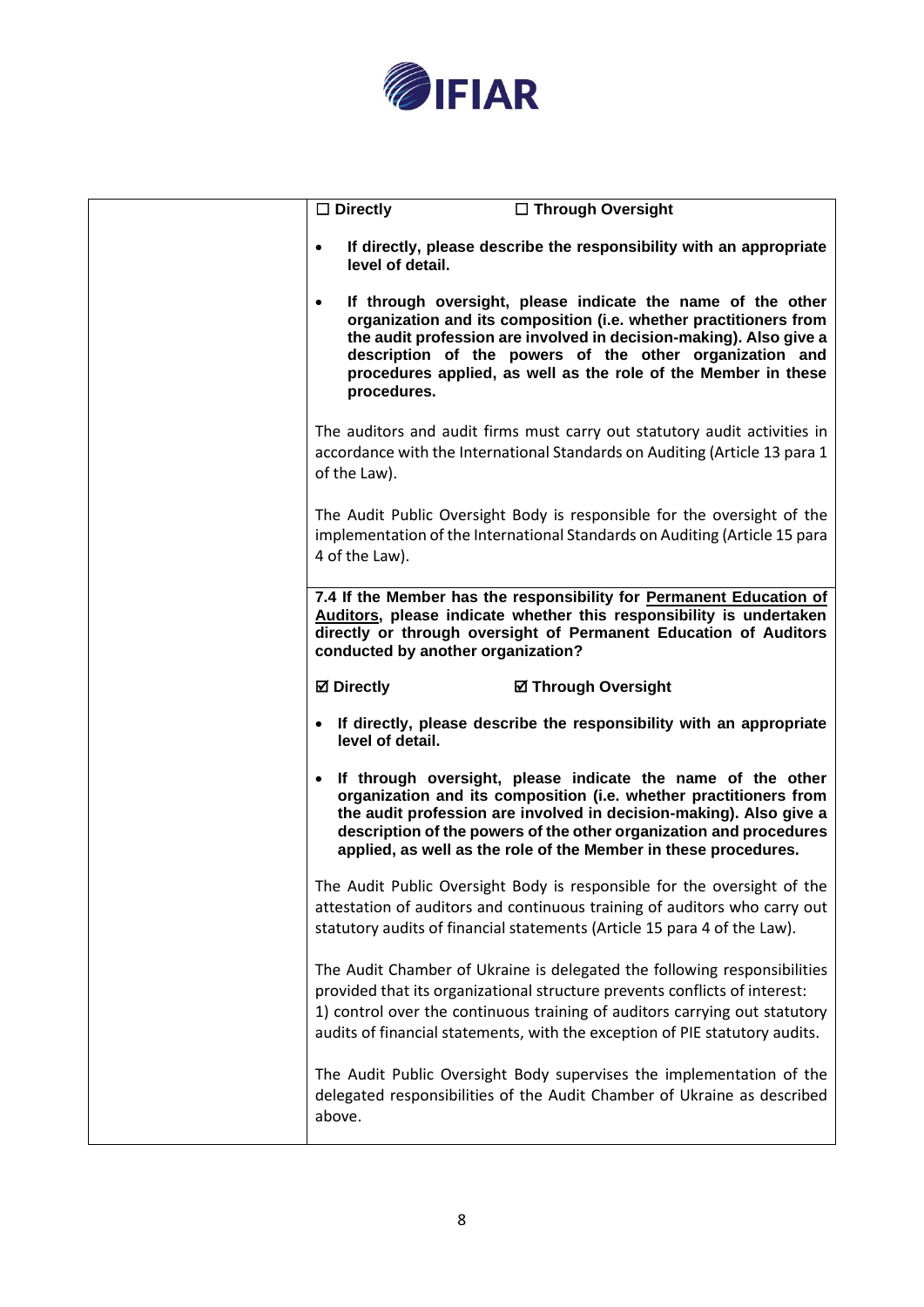

|    |                                                                                                      | 7.5 If the Member has the responsibility for Enforcement, please<br>indicate whether this responsibility is undertaken directly or through<br>referral to other organization(s)?                                                                                                                                                                                           |  |
|----|------------------------------------------------------------------------------------------------------|----------------------------------------------------------------------------------------------------------------------------------------------------------------------------------------------------------------------------------------------------------------------------------------------------------------------------------------------------------------------------|--|
|    |                                                                                                      | <b>⊠</b> Directly<br><b>Ø Through Referral</b>                                                                                                                                                                                                                                                                                                                             |  |
|    |                                                                                                      | If directly, kindly provide a brief description or summary of the<br>$\bullet$<br>enforcement responsibility, the procedure and process involved,<br>including the regulatory reporting process that led to disciplinary<br>action.                                                                                                                                        |  |
|    |                                                                                                      | If through referral, please indicate the name of the other<br>$\bullet$<br>organization and its composition (i.e. whether practitioners from<br>the audit profession are involved in decision-making). Also give a<br>description of the enforcement powers of the other organization<br>and procedures applied, as well as the role of the Member in these<br>procedures. |  |
|    |                                                                                                      | The Audit Public Oversight Body is responsible for the oversight of:                                                                                                                                                                                                                                                                                                       |  |
|    |                                                                                                      | 1) disciplinary proceedings against auditors and audit firms carrying out<br>statutory audits of financial statements;                                                                                                                                                                                                                                                     |  |
|    |                                                                                                      | 2) application of penalties (Article 15 para 4 of the Law).                                                                                                                                                                                                                                                                                                                |  |
|    |                                                                                                      | The responsibilities of the Oversight Board include the following:                                                                                                                                                                                                                                                                                                         |  |
|    |                                                                                                      | 1) making decisions to initiate disciplinary proceedings against all auditors<br>and audit entities;                                                                                                                                                                                                                                                                       |  |
|    |                                                                                                      | 2) making decisions on the imposition of penalties against PIE auditors and<br>audit entities (Article 16 para 4 of the Law).                                                                                                                                                                                                                                              |  |
|    |                                                                                                      | According to paras 5-6 of Article 15 of the Law 5, the Audit Chamber of<br>Ukraine is delegated the following responsibilities provided that its<br>organizational structure prevents conflicts of interest:                                                                                                                                                               |  |
|    |                                                                                                      | 1) implementation of disciplinary proceedings against non-PIE audit firms                                                                                                                                                                                                                                                                                                  |  |
|    |                                                                                                      | The Audit Public Oversight Body supervise the implementation of the<br>delegated responsibilities of the Audit Chamber of Ukraine as described<br>above.                                                                                                                                                                                                                   |  |
|    |                                                                                                      | 7.6 If the Member has the responsibility for other tasks within the area<br>of Audit Oversight, please describe with an appropriate level of detail:                                                                                                                                                                                                                       |  |
|    |                                                                                                      | The Audit Public Oversight Body is responsible for the oversight of quality<br>controls of audit firms carrying out non-PIE statutory audits.                                                                                                                                                                                                                              |  |
| 8. | <b>Main Other</b><br><b>Responsibilities of the</b><br>Member outside the<br>area of Audit Oversight | 8.1 Please describe with an appropriate level of detail whether the<br>Member has responsibility for tasks outside the area of audit oversight<br>such as Supervision of Financial Reporting or Securities Regulation:                                                                                                                                                     |  |
|    |                                                                                                      | The Audit Public Oversight Body reviews cases of failures to provide<br>information to the Audit Public Oversight Body and for non-disclosure of                                                                                                                                                                                                                           |  |